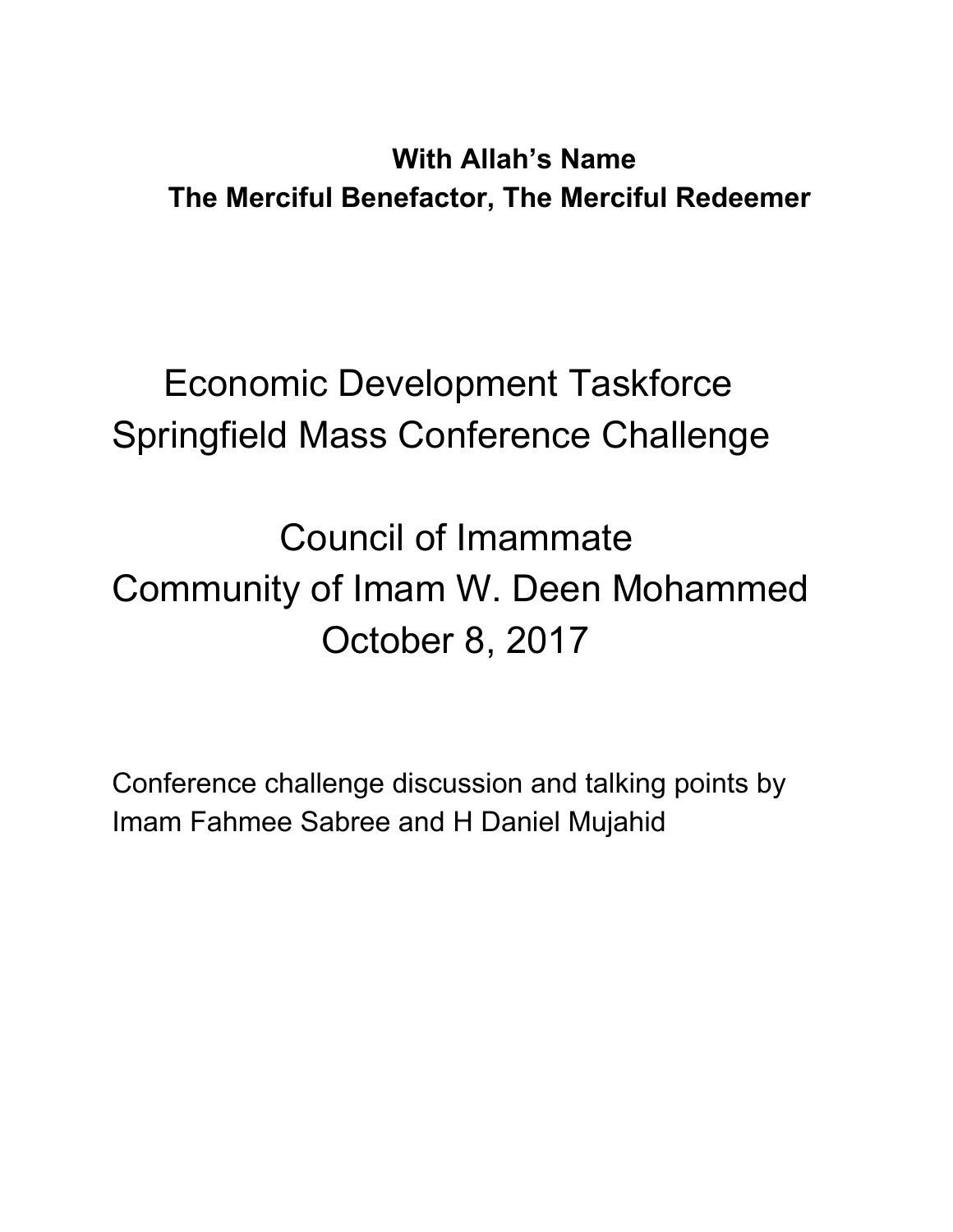## **STAKEHOLDERS**

#### **INTERNAL**

BELIEVING MEN AND WOMEN ASSOCIATED WITH THE LEGACY, LEADERSHIP AND ADMINISTRATION OF THE COMMUNITY OF IMAM WARITH DEEN MOHAMMED OF AMERICA

#### **EXTERNAL**

GOOD-HEARTED BELIEVING MEN AND WOMEN INTERESTED IN, OR PROMOTING HEALTHY HUMAN RELATIONS, FAMILIES, SCHOOLS, BUSINESSES, BUSINESSES AND/OR COMMUNITIES.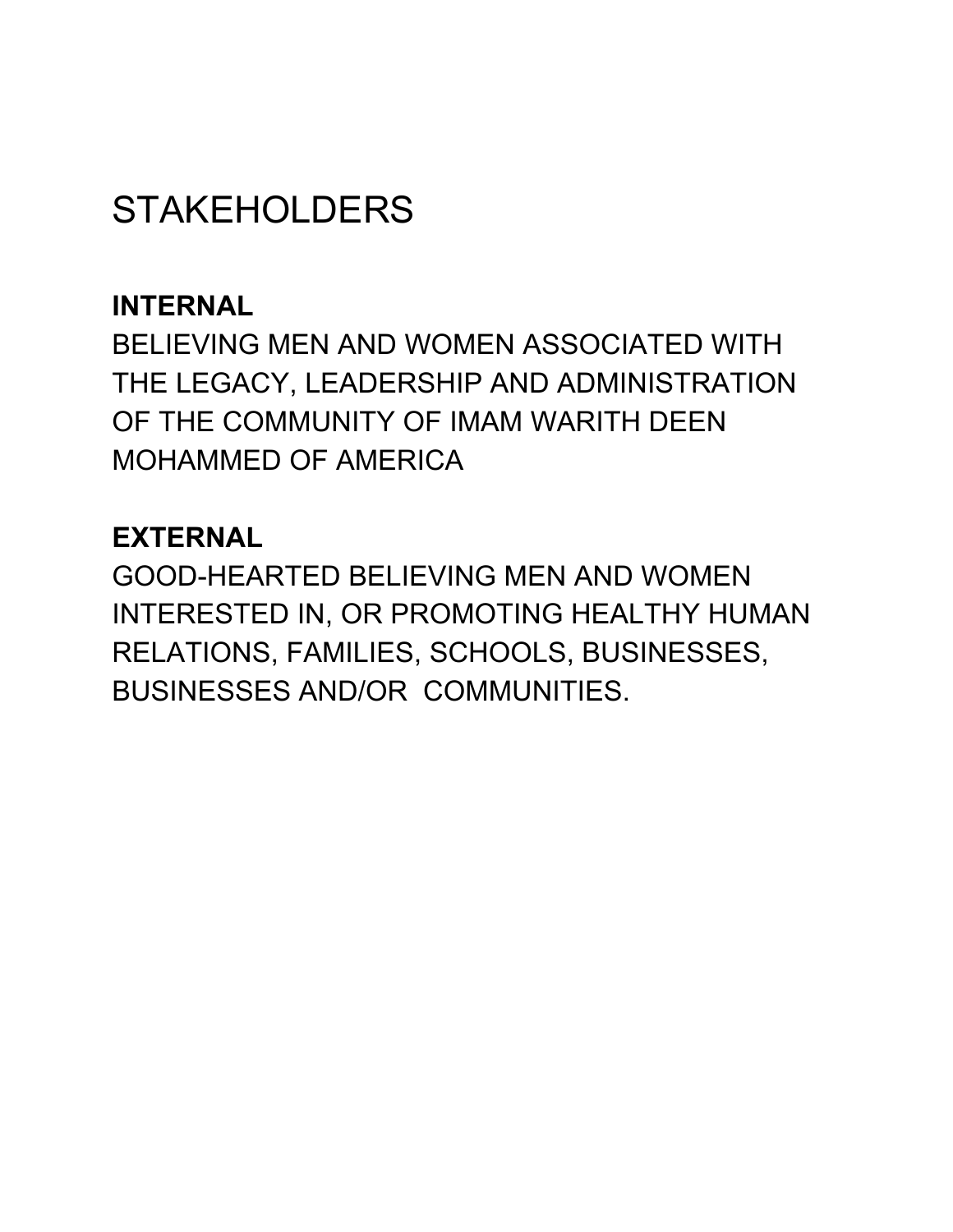#### **OVERVIEW**

THE COUNCIL OF IMAMMATE, IS A REVOLVING ELECTED GROUP FROM THE BAND REPRESENTING THE LEADERSHIP OF IMAM W. DEEN MOHAMMED (raa) OF NORTH AMERICA.

NOW COMES ITS DIRECTIVE FROM SECTIONAL CONVENERS IN THE FORMATION OF AN ECONOMIC DEVELOPMENT TASKFORCE WHICH WILL RECOMMEND AND FURTHER STRATEGIES FOR THE SUSTAINABILITY OF THIS COMMUNITY AS A MODEL OF HUMAN EXCELLENCE, AT HOME AND ABROAD.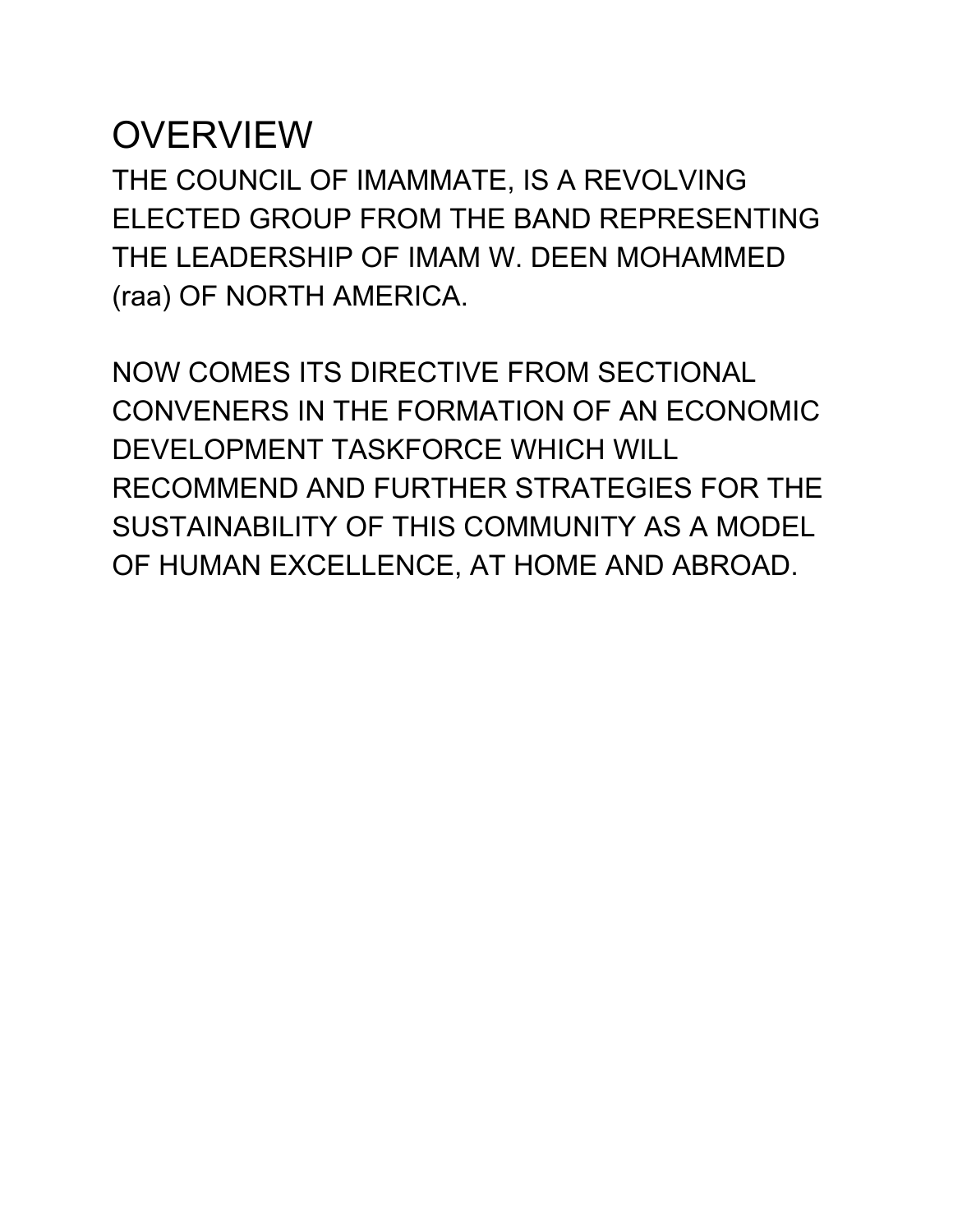## PURPOSE

TO SHARE BEST PRACTICES AND TO SUPPORT EFFORTS WHICH PROVIDE POSITIVE OUTCOMES THROUGH THE COMMUNITY MODEL AND CONTRIBUTIONS OF BELIEVING MEN AND WOMEN ASSOCIATED WITH IMAM W. DEEN MOHAMMED, HIS COMMUNITY, AND THE PECULIAR INHERITANCE AFRICAN AMERICANS BRING TO THE PLIGHT OF HUMAN SALVATION.

### **SCOPE**

AN AMERICAN BASED COMMUNITY MODEL WHICH EXTOLS THE VIRTUES AND DIVERSE EXPRESSIONS OF HUMAN EXCELLENCE FROM THE LIVING LEGACY OF THE DESCENDANTS OF THE HORRIFIC 500 YEAR CHATTEL SLAVERY EXPERIENCE.

PREDOMINANT AMERICAN CITIZENS CONTRIBUTING TO THE QUALITY OF AMERICAN COMMUNITY LIFE, AND THE GREATER GLOBAL COMMUNITY, THROUGH THE ADHERENCE TO AL-QURAN, SEERAH, SUNNAH, USWAH AND AL-HADITH OF PROPHET MOHAMMED (saws), AND TAFSIR OF QURAN BY IMAM WARITH DEEN MOHAMMED (raa).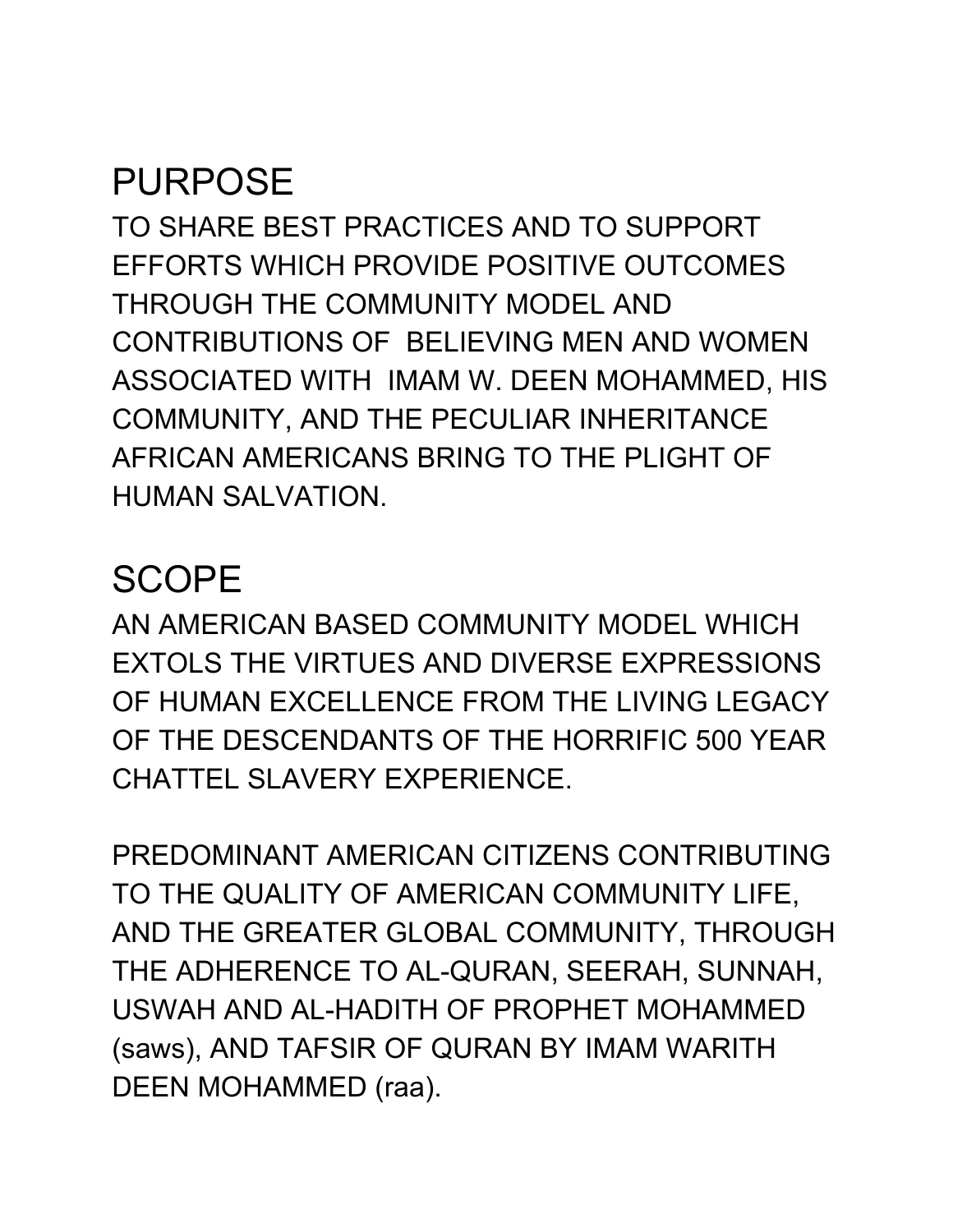## MISSION/VISION/GOALS/OBJECTIVES

UPON COMPLETION OF MUSLIMAH AND OTHER NEXT GENERATION CANDIDATES THIS TASKFORCE WILL THEN DEFINE INCLUSIVE MISSION AND VISION STATEMENTS, IN ADDITION TO PROVIDING FURTHER DETAIL AS TO ITS GOALS AND OBJECTIVES...

#### PRE-REQUISITES

TO BRING SUSTAINABLE BUSINESS PRACTICES TO PARTICIPATING FAMILIES, BUSINESSES, SCHOOLS, CIVIC AND GOVERNMENTAL AGENCIES.

TO PROVIDE BUSINESS TEMPLATES AND RESOURCES FOR INTERESTED MASAJID FAMILIES ON MATTERS OF FAMILY BUDGET, HEALTHY LIVING, EDUCATION AND GOVERNANCE.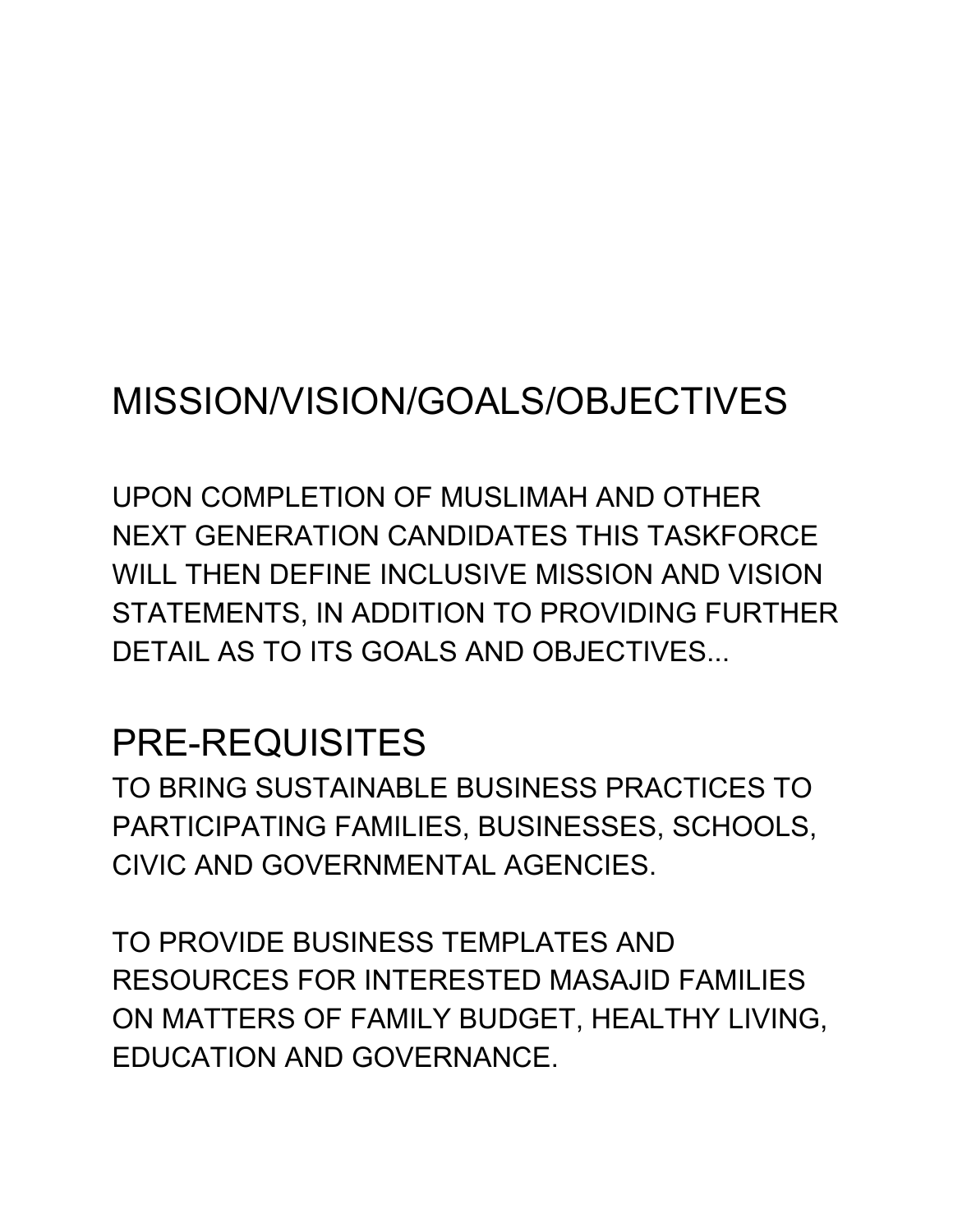# RESPONSIBILITIES

UPON FINALIZING INITIAL TASK FORCE WITH MUSLIMAH AND NEXT GENERATION REPRESENTATIVES THE TASK FORCE WILL MOVE TOWARDS IDENTIFYING A ROTATIONAL, CROSS-FERTILIZATION STYLE OF LEADERSHIP.

### PROCESS & PROCEDURES

- 1. 3 MONTH BUDGET -IN-THE BANK (SABREE)
- 2. CMSF BUSINESS READINESS (HAMEED EL-AMIN)
- 3. BETTER BUY MUSLIM (QUDDUS)
- 4. THE RED & BLACK VEST CLUB (MUJAHID)
- 5. MASAJID META DATA NEEDS (LARRY EL-AMIN)
- 6. NEXT GENERATION SPONSORSHIP (NASIM)
- 7. THE NEW CPCC

### RISK

FAILURE TO DELIVER NEXT GENERATION LEADERS AS BENEFICIARIES OF BLESSINGS INHERITED BY IMAM WARITH DEEN MOHAMMED (raa) AND HIS COMMUNITY OF ASSOCIATES...A BAND OR TYPE OF HUMAN BEING RAISED TO DEMONSTRATE EXCELLENCE IN COMMUNITY LIVING, AS CO-GUARDIANS OF HUMAN SALVATION.